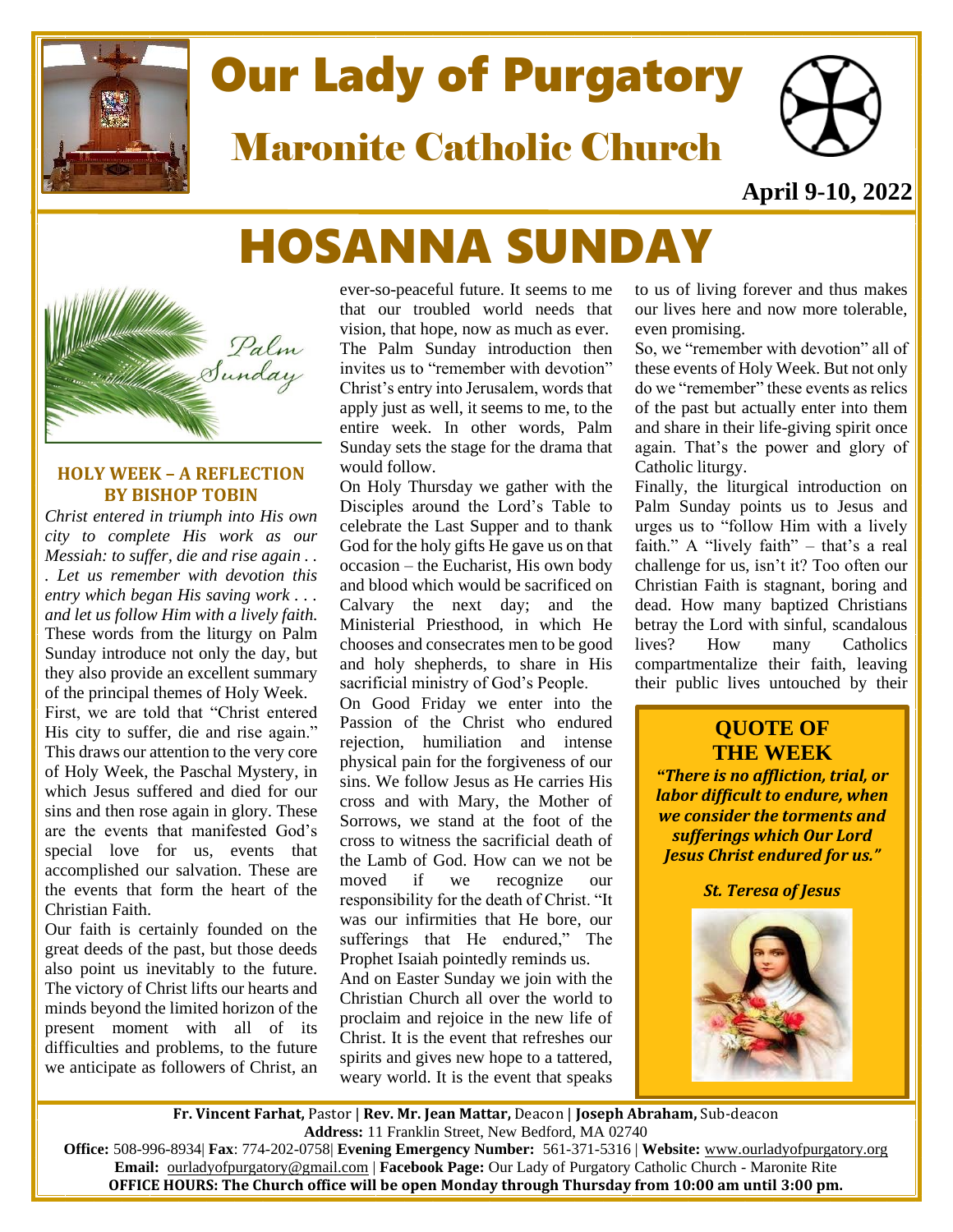commitment to Christ? How many regular church-goers deny the Lord in subtle, sometimes unintended ways, by embracing a secular, worldly mindset? But what then does that "lively faith" entail? Well, it means that it's not enough for us to follow Jesus in the liturgy only – that's the easy part. It means that we follow Jesus with the commitment of our daily lives! How different you and I would be if our faith came to life and took hold of us! And in turn that "lively faith" would motivate us to change the world.

At the end of his newest book, "Jesus of Nazareth," Pope Benedict reflects on God's revelation to the world. These are words that can help us appreciate the significance of Holy Week as well: "It is part of the mystery of God that He acts so gently, that He only gradually builds up His history with the great history of mankind; that He continues to knock gently at the doors of our hearts and slowly opens our eyes if we open our doors to Him. . .. And yet – is not this the truly divine way? Not to overwhelm with external power, but to give freedom, to offer and elicit love." During the liturgies of Holy Week let us recognize the One knocking at our door, and let us open our hearts to welcome Him. After all, He comes to save us. *https://catholicismpure.wordpress.com /2011/04/18/holy-week-a-reflectionby-bishop-tobin/*

#### **PASSION WEEK DIVINE LITURGIES**

**Monday, April 11**, 7:00 PM, Coming to the Harbor **Tuesday, April 12**, 7:00 PM, Coming to the Harbor **Wednesday, April 13**, 7:00 PM, Rite of the Lamp

**Thursday, April 14**, 7:00 PM, Holy Thursday

**Friday, April 15**, 10:00 AM, Signing of the Chalice

**Friday, April 15**, 7:00 PM, Great Friday of the Crucifixion,

**Saturday, April 16**, 10:00 AM, Prayer of Forgiveness

**Saturday, April 16**, 5:00 PM, Easter Vigil

**Sunday, April 17**, 10:30 AM, The Glorious Resurrection

#### **Holy Thursday reflection: Dinner among Friends by** [Fr. James Smith](https://www.ncronline.org/authors/fr-james-smith) **A HOLY THURSDAY REFLECTION**

Tonight, we have been invited to an intimate dinner among a few friends. But these men did not begin as friends. Jesus was not a celebrity looking for fans, or a politician on the hustings. Jesus was a teacher looking for students, disciples. They didn't have to be bright — just teachable.

So, he first chose Peter: rock-solid in his own way after he had been quarried. Loyal as a dog, dependable in crisis. He was the kind of leader that others could lean on. Jesus could count on Peter to get the job done whether it was easy or hard, whether he felt like it or not, whether he understood it or not.

On the other end of the spectrum was John. More a lover than a man of action. Someone to sit around with, talk with, pray with, be with. Not very useful otherwise. But then, what good is a new kingdom if there is no love there? John would keep recalling the others to the whole point of their message and mission.

We don't know anything about Andrew except that he was the brother of Peter. Maybe, after Jesus told Peter to follow him, Andrew might have said: "What about me?" And maybe Jesus said, "Why not?" Sometimes in life, things are just that simple.

The other brace of brothers was James and John. They were not much into reasoning, more into emotions. They would not be the ones to plan the campaign strategy. When one village rejected them, the brothers wanted to destroy it! But if the others got lazy, the brothers would wake them up.

Thomas seemed the least likely of the group. He appeared to question everything that happened. Even after God proved Jesus was right by raising him from the dead, Thomas had to feel the wounds.

But just because of this very defect of doubt, Thomas might have been the most effective preacher. Because the audience was even more skeptical. "A crucified carpenter, you say? Rose from the dead, you say? Starting some kind of new kingdom, you say? Hmm." But Thomas had already worked his way through those doubts. Convinced preachers might scare people off, but people recognized Thomas as one of their own. If Thomas could believe it, so could they.

Every group needs a treasurer. Luke seems to imply that that was Judas' downfall. But it's hard to believe that he would sell a friend for a paltry \$30. Maybe Judas just disagreed with the method of Jesus and thought that a forced confrontation with the authorities might alert Jesus to the fierceness of their opposition. Perhaps he never thought that they would kill his friend. Things just go wrong sometimes. We never know when our ambiguous actions will take on a life of their own and lead us where we had not planned to go.

But that is just a sad footnote to tonight's story. This is Jesus' last night on earth, and this is how he wanted to spend it. Not in solitude, not in personal communion with his Father, not with his old friends Mary, Martha and Lazarus. He wanted to spend his last night with his working buddies: that hot-and-cold, off-and-on bunch who nevertheless stuck with him to the bitter end. They had simply hung around him long enough that their admiration and respect and camaraderie worked itself into friendship. It happens.

And here we are, invited among that select circle of friends. We hear the same conversation. we eat and drink the same bread and wine — and we try to rekindle that old spark of intimacy that we used to feel. It can happen.

*[https://www.ncronline.org/authors/fr](https://www.ncronline.org/authors/fr-james-smith)[james-smith](https://www.ncronline.org/authors/fr-james-smith)*

#### **LECTORS FOR HOLY WEEK**

**Monday, April 11,** Jean Barbour/Halim Choubah **Tuesday, April 12,** Smitty Cabral/Jano Baroody **Wednesday, April 13,** Rachael Higgins/Rana Choubah **Thursday, April 14,** Mae Dickinson/Hiba Chedid **Friday, April 15,** Joan Mello/Gaby Baroody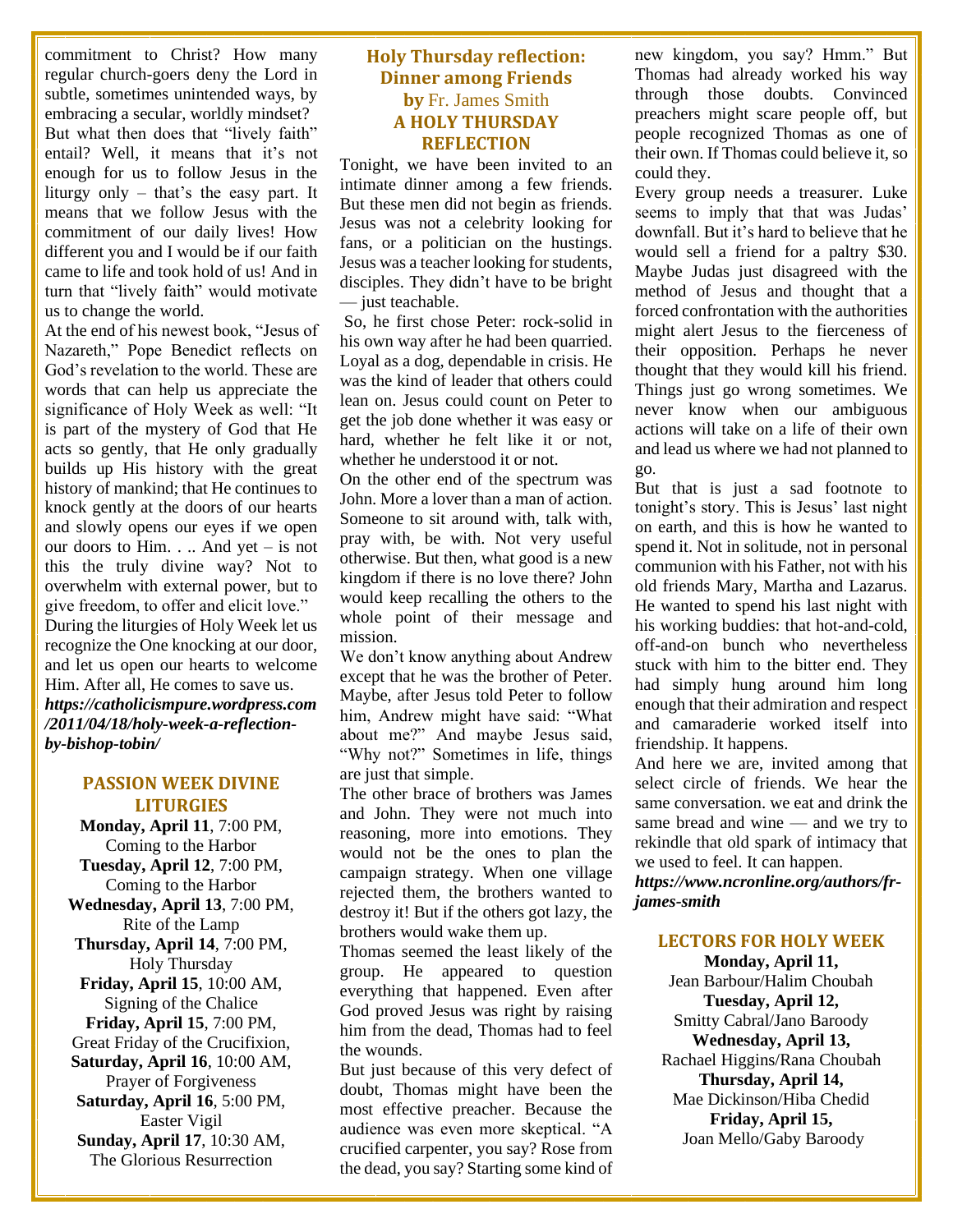#### **LITURGY INTENTIONS**

**Saturday April 9, @ 4:30 PM Lazarus Saturday (Feast of Saint Hermas). Sunday April 10, @10:30 AM Hosanna Sunday, Palm Sunday (Feast of Saint Agabus).** 

**Monday, April 11, @ 7:00 PM, Coming to the Harbor (Feast of Saint Antipas)**.

**Tuesday, April 12, @7:00 PM, Coming to the Harbor (Feast of Saints Mennas, Hermogenes and Eugraphus).**

**Wednesday, April 13, @ 7:00 PM, Rite of the Lamp (Feast of Saint Zosimas).**

**Thursday, April 14, @ 7:00 PM, Thursday of the Mysteries (Feast of Saint Hermenegild the King).**

**Friday, APRIL 15, @ 10:00AM, Signing of the Chalice, @ 7:00PM, Great Friday of the Crucifixion (Pope SaintSoter).**

**Saturday, April 16, Great Saturday of the Light, @ 10:00 AM, Prayer of Forgiveness, @ 5:00 PM, Easter Vigil (Feast of Saint Bernadette Soubirous).** 

**Sunday, April 17, @ 10:30 AM, The Glorious Resurrection (Feast of Pope Saint agapitus).**

#### **WINE AND HOST OFFERINGS**

The altar bread and wine for the month of April is offered in memory of James Hirst requested by Linda Hirst. May his soul rest in peace.

#### **DAILY READINGS FOR THE WEEK OF 4/11-4/16/22**

**Monday:**  Hebrews 6:1-9 Matthew 21:17-27 **Tuesday:**  1Thessalonians 2:13-17 Luke 13:22-30 **Wednesday:**  Hebrews 2 :5-12 John 11:47-54 **Thursday:**  1 Corinthians 11:23-32 John13:1-20 **Friday:**  Hebrews 12:12-21 John 19:31-37 **Saturday:**  Romans 5:1-11 Matthew 27:62-66

#### **WISH LIST EQUIPMENT FOR FESTIVAL**

Dear Parishioners of OLOP:

Last year's festival was a great success for our Church, both financially and communally. As you may know, we were very fortunate to have Msgr. Jim Root and the parishioners of Saint Anthony of the Desert, who were so gracious and helpful by allowing us to use many pieces of equipment that was needed to make our festival a success.

In an effort to continue the success of our festival, we have come up with a wish list of equipment that will be of great help for the festival and other events we are planning throughout the year. You have all been so generous to the Church and as I share with you our wish list, I want to stress that it is exactly that--- a wish list.

If anyone would like to donate towards any of these items, it would be a great help and very much appreciated. All of this is to assist in making our events more successful. Once again, I thank you in advance for all your support and I pray that this year's festival will be filled with much success and pride.

| Dough Sheeter for          |                | \$2,200.00 |
|----------------------------|----------------|------------|
| Minooshee                  |                |            |
| Bain Marie for Sandwich    | \$             | 600.00     |
| <b>Station</b>             |                |            |
| Food Cart                  | \$             | 200.00     |
| (2) Table Top Food         | \$             | 200.00     |
| Warmers(each)              |                |            |
| (2) 6 Ft Gas Grills (each) | $\mathbb{S}^-$ | 500.00     |
| <b>Falafel Fryer</b>       | \$             | 250.00     |
| <b>Food Warmer</b>         |                | \$1,500.00 |
| <b>Food Warmer Trays</b>   | \$             | 400.00     |
|                            |                |            |

#### **LECTORS FOR April, 2022**

**Saturday, April 9,** Rachel Higgins/Intercession: Anna Higgins **Sunday, April 10,** Ann Dupre /Jano Baroody **Saturday, April 16,** Carol Maslanka **Sunday, april17,** Mae Dickinson /Gaby Baroody **Saturday, April 23** Mae Dickinson /intercessions: Mariam Uwanogho **Sunday, April 24** Jean Barbour/ Rana Choubah

#### **THE SANCTUARY CANDLE BURNS FOR….**

This week the sanctuary candle burns for the living and deceased members of the David & Daher families and for all the souls in Purgatory by Mariam David. Anyone who would like to offer the sanctuary candle for a loved one or special intention, this will be offered each week. An offering of a \$10.00 donation is appreciated.

#### **SAINT JUDE CHILDREN'S HOSPITAL APPEAL**

Once again it is time to support Saint Jude's Hospital as we have been doing for the past 12 years. Last year, due to your generosity, we were able to send almost \$1,000.00 to help the children who are suffering with cancer. If we set a goal this year of \$1,200.00, will you help us meet it? Please see either Mae Dickinson or George Saba with your donation. We will continue to collect donations for the next three weeks. You can also make your donation at our website by Vanco. There is a tab for Saint Jude's Hospital on the link. Thank you for all your support, both past and present. The need continues. God bless you and God bless these children.

#### **IN OUR PRAYERS**

Angela Scorza-Anderson, Terry Amsden, Lisa Mello-Frost, Ziad Al-Ghoubry, Nicholas Awad, Natalya Sarkis, Joe Reid, Octavia David, Jacob Rego, Amal Assaf, Peter Helmer, Denise Magaletta, Fernanda Thomas, Leo Rodrick, Theresa John, Laurette BouRamia, Annie Peter, Jeannie Francis, Mariam David, Norma Thomas, Zita Drouin, Lucienne Rodrigues, Ed Da Rocha, Edmond Salameh, and Alice Daher. If anyone is missing from this list, please contact the Church office.

#### **WEEK OF APRIL 2-3, 2022**

| <b>Sunday Collection</b>            | \$<br>4,460.00 |
|-------------------------------------|----------------|
| <b>Easter flowers</b>               | \$<br>255.00   |
| <b>Sanctuary Candle</b>             | \$<br>40.00    |
| <b>Bishop's Appeal</b>              | \$<br>560.00   |
| <b>Donations</b>                    | \$<br>734.00   |
| <b>Memorials</b>                    | \$<br>1,100.00 |
| <b>Bulletin Ad</b>                  | \$<br>150.00   |
| <b>Coffee Hour</b>                  | \$<br>70.00    |
| <b>Candles</b>                      | \$<br>36.00    |
| <b>Total</b>                        | \$<br>7,465.00 |
| <b>THANK YOU FOR YOUR KINDNESS.</b> |                |